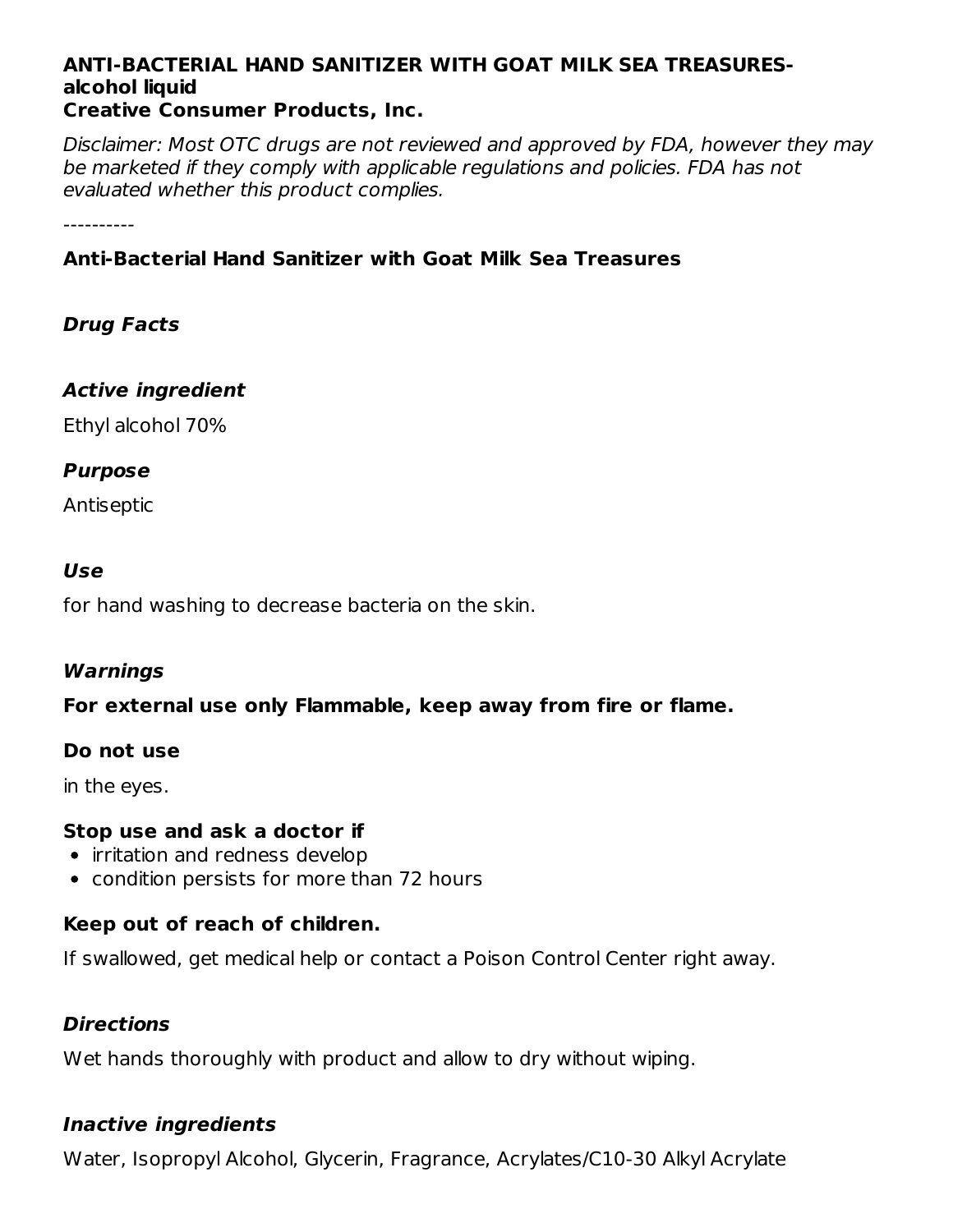Crosspolymer, Isopropyl Myristate, Caprylyl Glycol, Aminomethyl Propanol, Tocopheryl Acetate, Goat Milk

#### **Package Labeling:**



alcohol liquid

| <b>Product Information</b>                             |                |                           |                          |                 |  |  |  |
|--------------------------------------------------------|----------------|---------------------------|--------------------------|-----------------|--|--|--|
| <b>Product Type</b>                                    | HUMAN OTC DRUG | <b>Item Code (Source)</b> |                          | NDC:74028-003   |  |  |  |
| <b>Route of Administration</b>                         | <b>TOPICAL</b> |                           |                          |                 |  |  |  |
|                                                        |                |                           |                          |                 |  |  |  |
|                                                        |                |                           |                          |                 |  |  |  |
| <b>Active Ingredient/Active Moiety</b>                 |                |                           |                          |                 |  |  |  |
| <b>Ingredient Name</b>                                 |                |                           | <b>Basis of Strength</b> | <b>Strength</b> |  |  |  |
| ALCOHOL (UNII: 3K9958V90M) (ALCOHOL - UNII:3K9958V90M) |                |                           | ALCOHOL                  | 70 mL in 100 mL |  |  |  |
|                                                        |                |                           |                          |                 |  |  |  |